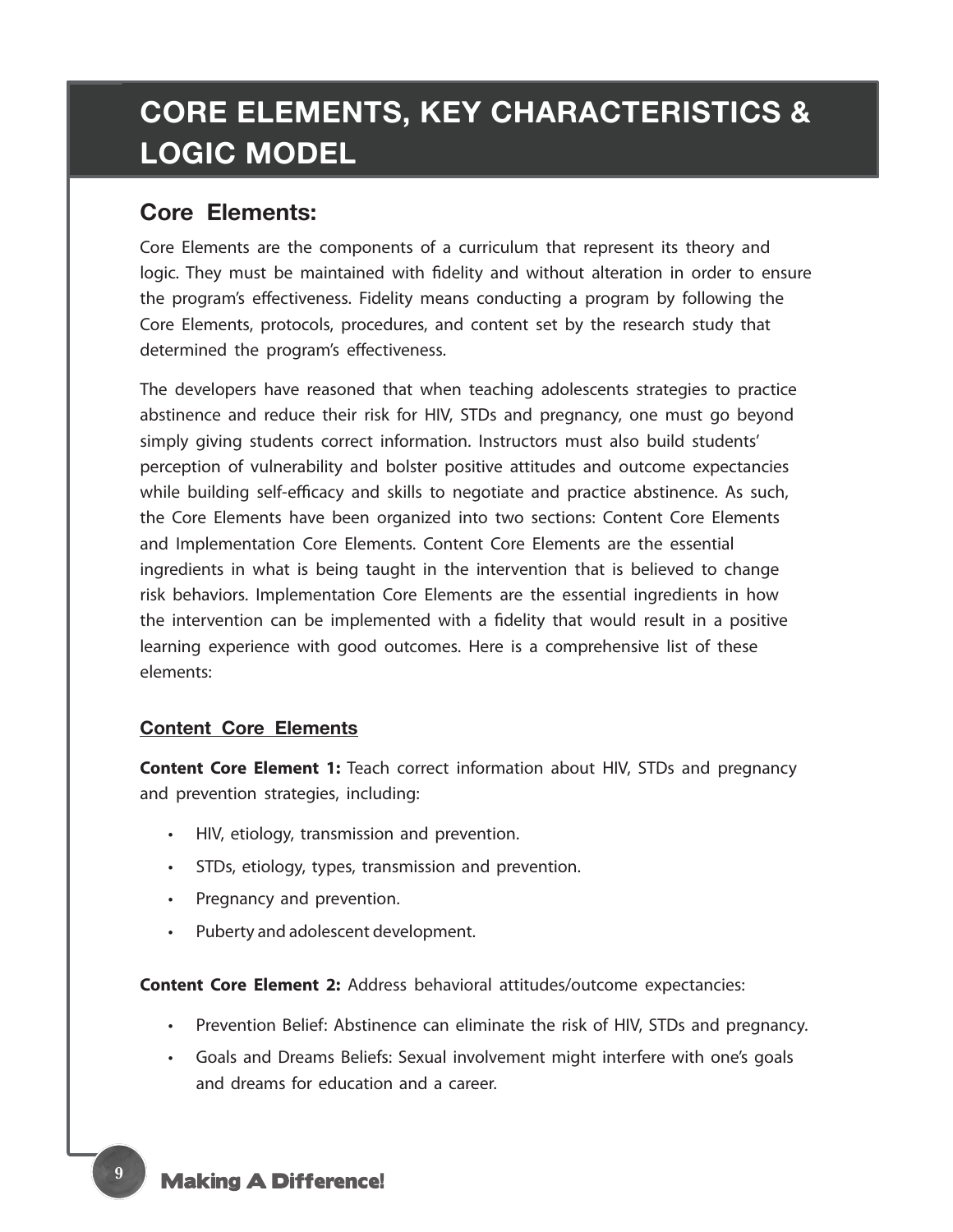- Partner Reaction Belief: One's partner would not approve of abstinence.
- Personal Vulnerability to HIV, STD and Pregnancy Belief: HIV, STD and pregnancy could happen to them if they have sex.

**Content Core Element 3:** Build negotiation skills and problem-solving skills:

- Teach negotiation, refusal and reframing skills using the 4-step S.T.O.P. Technique to respond to a partner's negative reaction towards abstinence.
- Use role-playing activities to practice negotiation, refusal and reframing skills.
- Build participants' skills in problem solving and getting out of risky situations.

**Content Core Element 4:** Build self-efficacy in adolescents and a desire to practice abstinence:

- Incorporate the theme "Making A Difference! Be Proud! Be Responsible!" throughout the intervention.
- Build participants' confidence in their skills by incorporating positive reinforcement, support and constructive feedback in all intervention activities, especially in the role-plays.

### **Implementation Core Elements**

Implementation Core Elements are integral to the intervention. They describe *how* the intervention should be implemented.

**Implementation Core Element 1:** To demonstrate a caring and supportive attitude, the facilitator should:

- Create a supportive and caring environment.
- Demonstrate empathy throughout the intervention. Students must understand that instructors truly care about them and their success. Active listening, eye contact, supportive feedback, refusing to pass judgmental, etc. are all essential ingredients for this process.

**Implementation Core Element 2:** Integrate and use the core intervention materials only:

- The Facilitator Curriculum Manual, posters and activity materials.
- The DVDs specifically selected for intervention.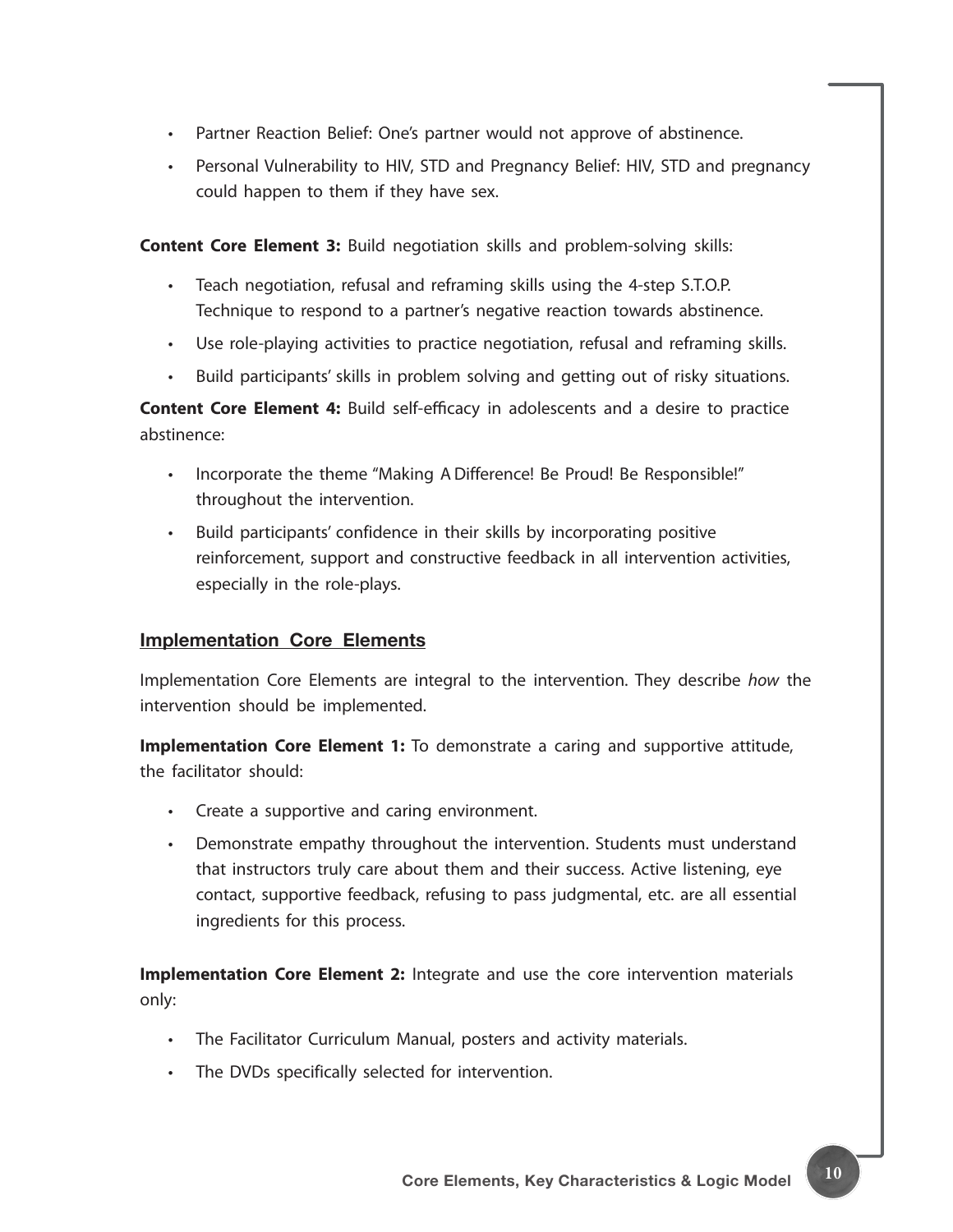**Implementation Core Element 3:** Type of facilitator must:

- Be specially trained health educator, school educator, family life educator, teen pregnancy and HIV/STD educators or staff working with youth in community-based programs.
- Use highly participatory and interactive skills
- Be able to work with youth, relate to them and their life circumstances and believe in the youth and in their resilience

**Implementation Core Element 4:** Implementation delivery style:

- Delivery of intervention must be highly participatory and very interactive
- Facilitator cannot add any other educational materials, social gatherings, community events, etc. to this program during the span of the intervention and evaluation

## **Key Characteristics:**

Key Characteristics are activities and delivery methods for conducting a program that, while considered of great value and assistance, can be altered without changing the effectiveness of the program. These activities and delivery methods can be modified for different agencies and populations.

Changes to the Key Characteristics allow your agency to make accommodations to meet the needs of your participants. Adaptations to this program should only occur when steps can be taken to enhance the delivery of the program to the participants.

#### **There are 8 Key Characteristics of the** *Making A Difference!* **Intervention:**

- **1. Type of facilitator/educator:** In the original study, the facilitators were community leaders, counselors and teachers. You may vary your facilitator type to include others such as health educators, nurses, etc. as long as they have experience working with teens. Peer facilitators, if desired, should be paired with an adult facilitator.
- **2. Setting:** In the original study, the intervention was implemented in schools on Saturday. You may vary the setting to include other sites, such as clinics, community based organizations or schools during the regular school day or in after school programming, etc. However, the activities must remain interactive and all of the youth must have a chance to participate and practice new skills.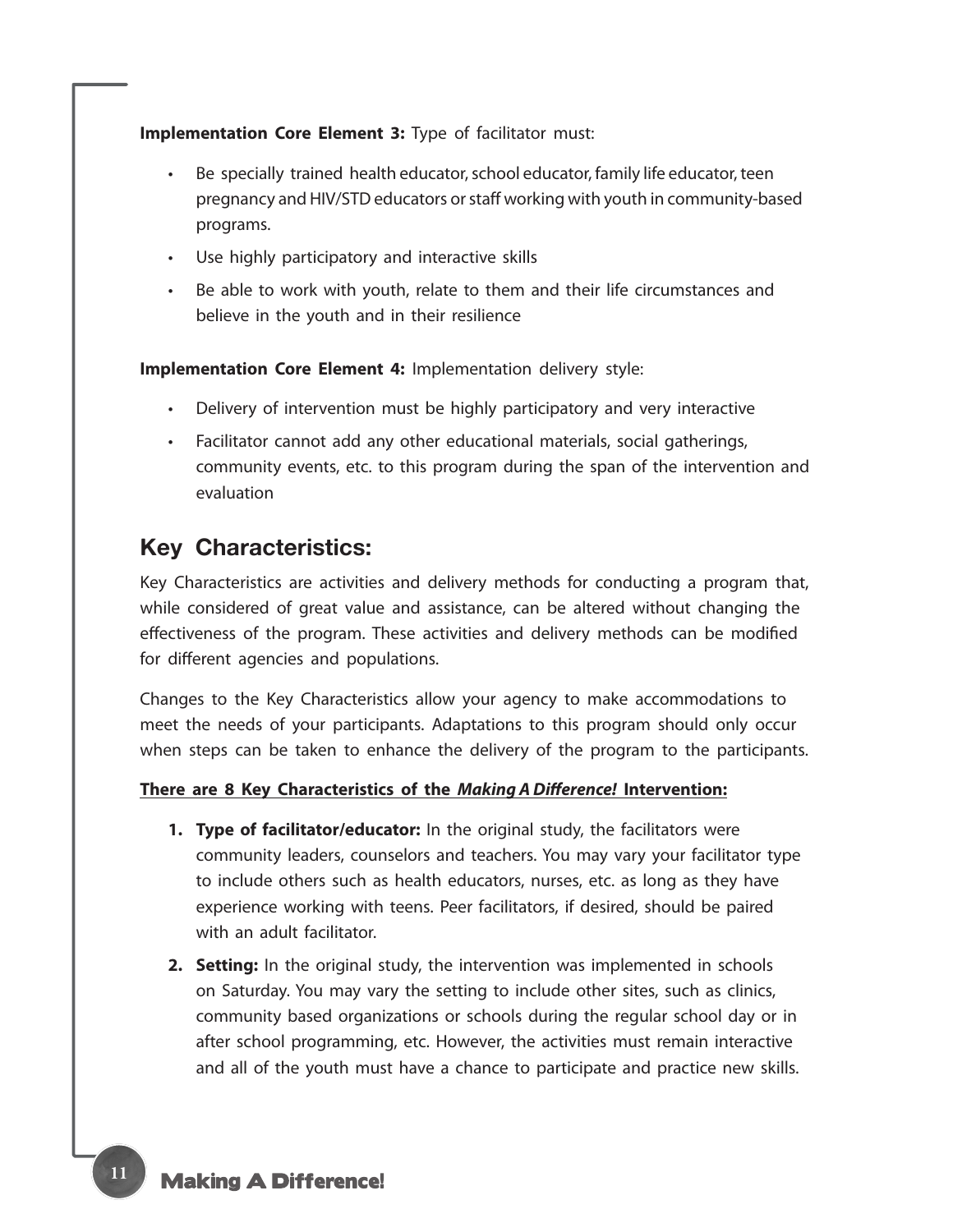If you are integrating this curriculum into the school class period, you must remember that class periods are less than an hour (for which the curriculum is designed). Contact Select Media (www.selectmedia.org) to determine how to best spread the curriculum over more than eight sessions and still cover all of the material with fidelity.

- **3. Number of days to deliver modules:** The intervention can be implemented in eight sessions of sixty minutes each or in four 2-hour modules. In community settings, it can be implemented in a two-day format (4 hours each day), an eight-day format (1 hour each day). All 8 modules must be implemented in order. However, you should try to complete this intervention in a 2-week period, if possible.
- **4. Gender composition of the group:** In the original study, the groups were mixed with boys and girls. You can vary this and deliver it with boys only, girls only or with mixed gender groups.
- **5. Race of facilitator:** In the study, the facilitators were African American adults. You can use facilitators from different ethnic backgrounds as long as they demonstrate that they have the skills and characteristics of a good facilitator, including good listening skills, a caring attitude, are non-judgmental, etc.
- **6. Race of the participants:** In the original study, the participants were African American teens. You can vary this and use this curriculum with teens from different races. You might want to change the names of the teens in the role-plays and the settings of the situations to be culturally and ethnically appropriate/relevant.
- **7. Age of the participants:** The students in the study were ages 11-14. This intervention can also be used with older teens. However, if you add older teens you should not have an 11 year old with a 15 year old. Divide the groups using similar age ranges.
- **8. Group size:** In the original study, the group size was 6-12 teens in a group. If you want to enlarge your group be sure to add additional facilitators to ensure that the activities remain interactive and the youth are able to participate and practice new skills.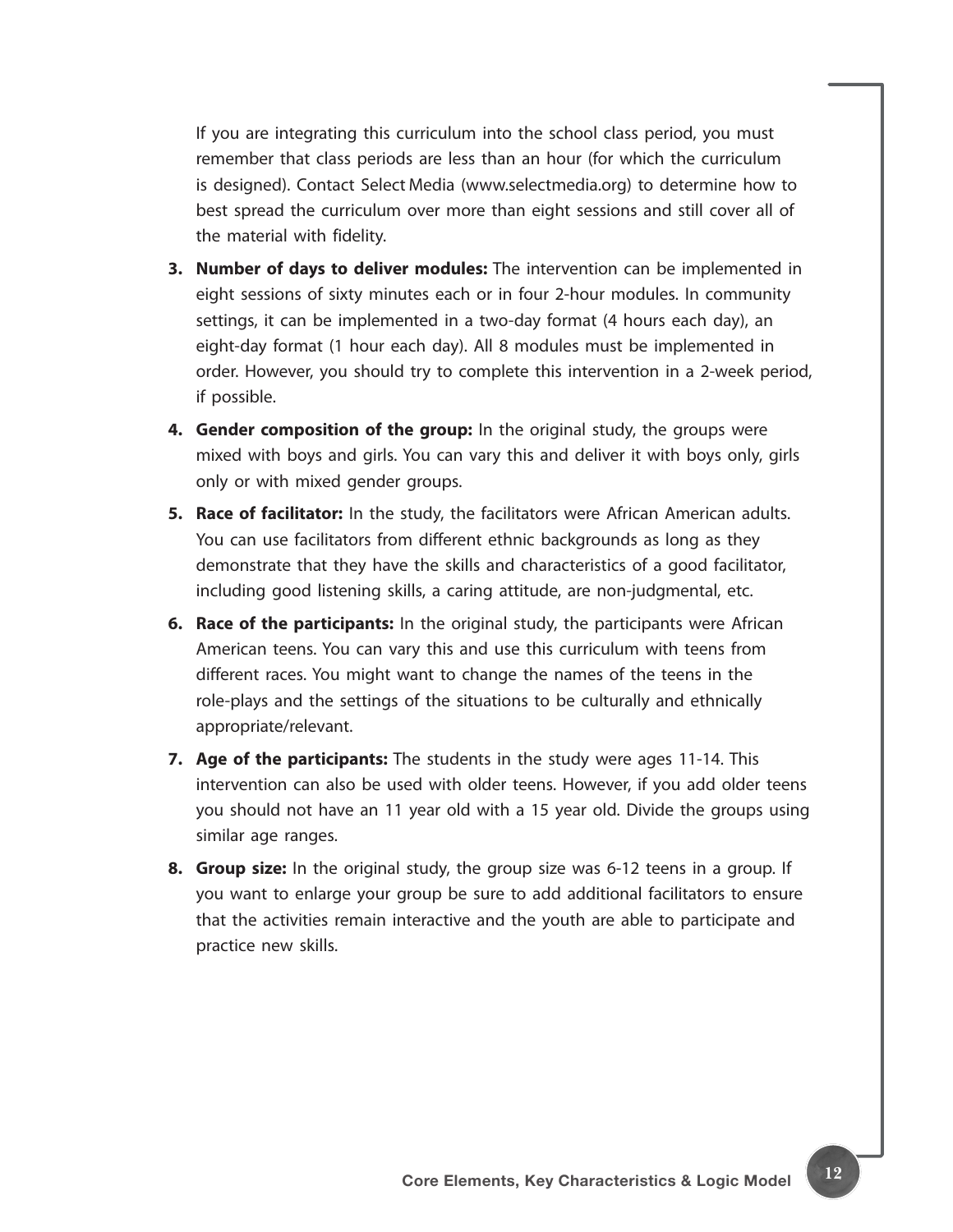# **LOGIC MODEL**

#### **Issue/Problem**

Having unprotected sex due to:

- Limited information
- Negative attitudes and beliefs regarding abstinence
- Minimal negotiation and refusal skills
- Low self-efficacy or lack of confidence to negotiate abstinence
- Minimal problem solving skills

#### Inputs

- • *Making A Difference!* curriculum and materials
- Facilitator training and materials
- Participant recruitment
- Agency space

#### Activities

- Provide activities that will increase knowledge about HIV and STD transmission and pregnancy prevention strategies
- View DVDs
- Provide opportunity to practice abstinence skills
- Facilitate activities that build confidence and self-efficacy to negotiate abstinence
- Provide activities that encourage proud and responsible behaviors
- Facilitate activities that build skills in problem solving and how to get out of risky situations
- Create a caring and trusting atmosphere within group setting
- Facilitate referrals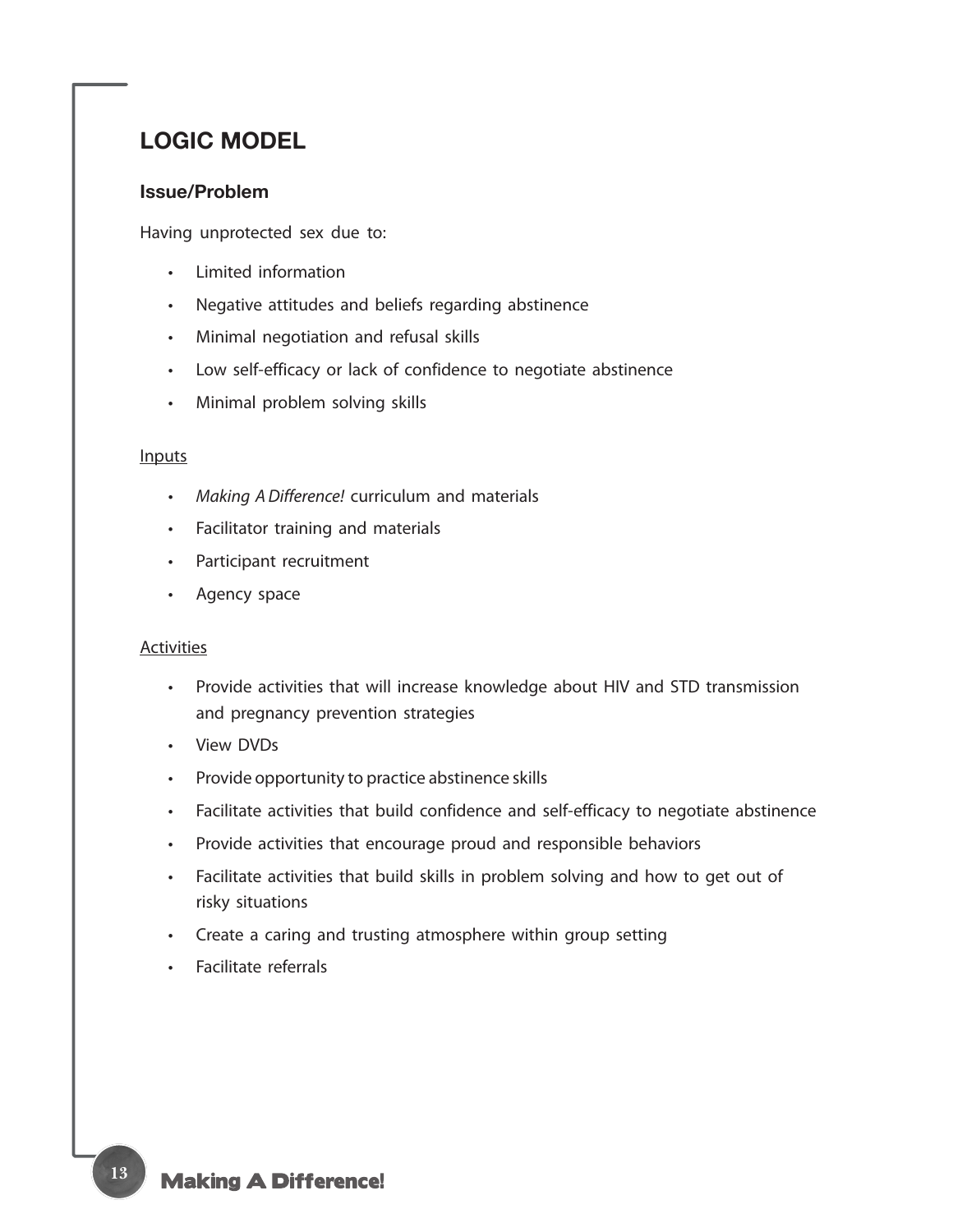#### **Outputs**

- • *Making A Difference!* curriculum implemented with fidelity
- DVDs viewed
- Abstinence, negotiation and refusal skills discussed
- Negotiation and refusal skills practiced, using role-plays
- Problem-solving skills and how to get out of risky situations
- Referrals made

#### Immediate Outcomes

- Increased knowledge about HIV and STD infection, transmission and unplanned pregnancy
- Increased perception of risk for HIV, STD and unplanned pregnancy
- Bolstered positive attitudes and beliefs regarding condom use and condom negotiation
- Increased intentions to use condoms, consistently and correctly

#### Intermediate Outcomes

- Improved negotiation and refusal skills
- Reduction in the incidence of unprotected sex
- Increased confidence to practice abstinence

#### Long Term Outcomes

- Reduction in risky behavior
- Reduction of unprotected sex
- Delay in sexual debut

#### Impact

- Reduction in HIV and STDs among adolescents
- Reduction of unplanned pregnancy among adolescents